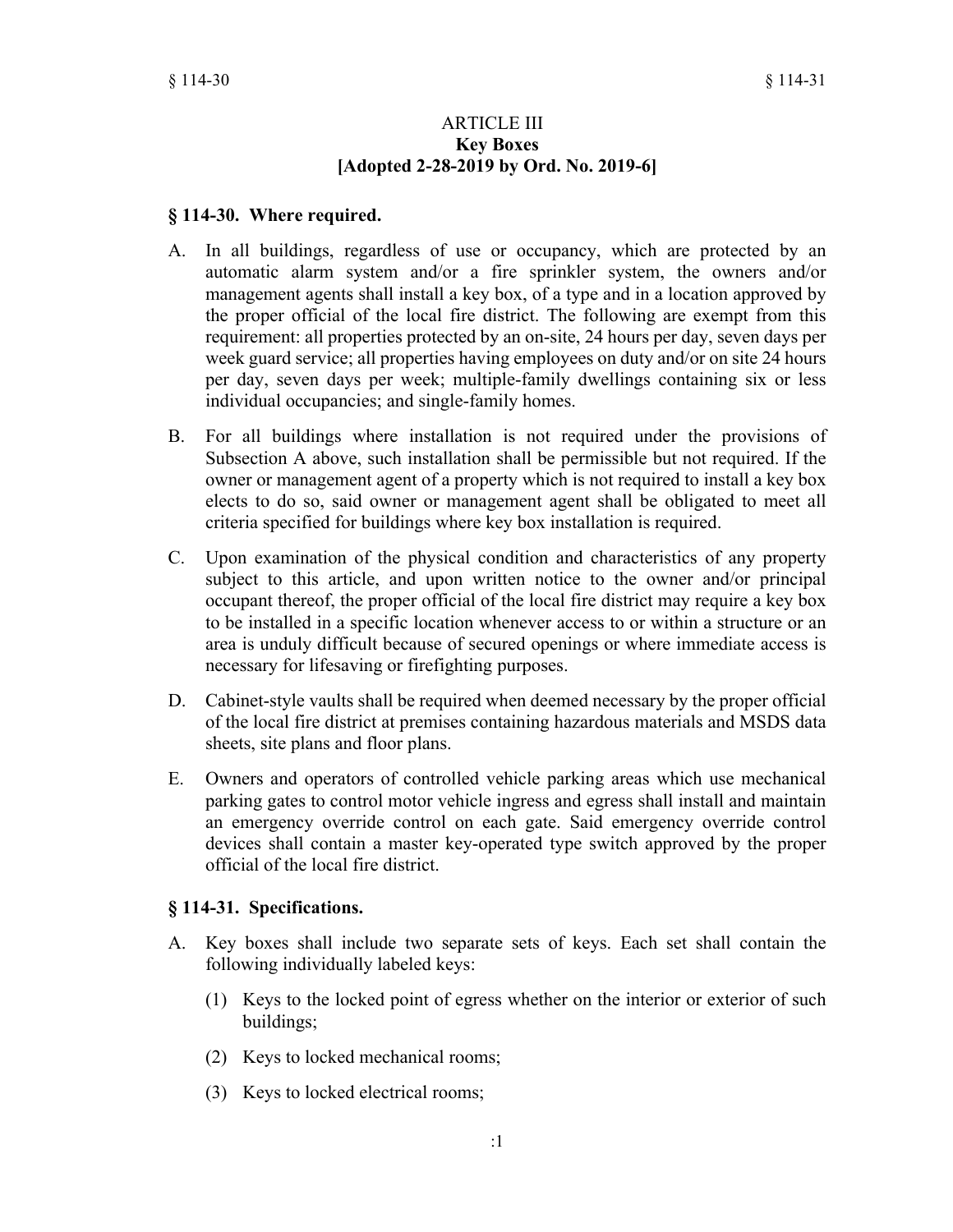- (4) Keys to fire alarm panels;
- (5) Keys to elevator controls, if elevators are present and equipped with a fire department bypass switch;
- (6) Keys to other areas in the building as directed by the proper official of the local fire district.
- B. In addition, the key box shall contain the following:
	- (1) A current list of personnel and telephone numbers for call back purposes in the event of an emergency;
	- (2) All right to know records and MSDS pertinent to the subject premises;
	- (3) In the alternative, a written direction card shall be located in the key box, indicating the location of those records for facilities having more MSDS sheets than the key box is capable of holding.
- C. The lock or key box to be installed in the structure shall meet the following specifications:
	- (1) UL 437: Standard for safety keylock;
	- (2) UL 1610: Standard for central station alarm units for use with UL listed alarm systems;
	- (3) UL 1037: Standard for anti-theft alarms and devices.

## **§ 114-32. Procedure and notice provisions.**

- A. Each local fire district shall adopt procedures for protecting the integrity and security of the master keys system which allow access to key boxes within the local district. Procedures shall include, but not be limited to a definition of authorized uses and users of the system; specific means of access to the system; protection against unauthorized or uncontrolled use of master keys or master key systems; secure storage systems for master keys; a system for release and control of master keys from a central dispatch location; the recording of individuals having access to the master key, including date, time and location of access; and protections and safeguards against unauthorized duplication of master keys or access systems.
- B. In the event that locks on the subject building are changed after the installation of the key box, the proper official of the local fire district shall be notified of such change in writing, and a key(s) to the new lock(s) shall be provided immediately. Failure to provide this written notification and new key(s) may result in the imposition of a fine of not less than \$250.

## **§ 114-33. Compliance and enforcement.**

A. In addition to those buildings described in § 114-30A, the requirements of this section shall also apply to all new construction in the Township and all buildings